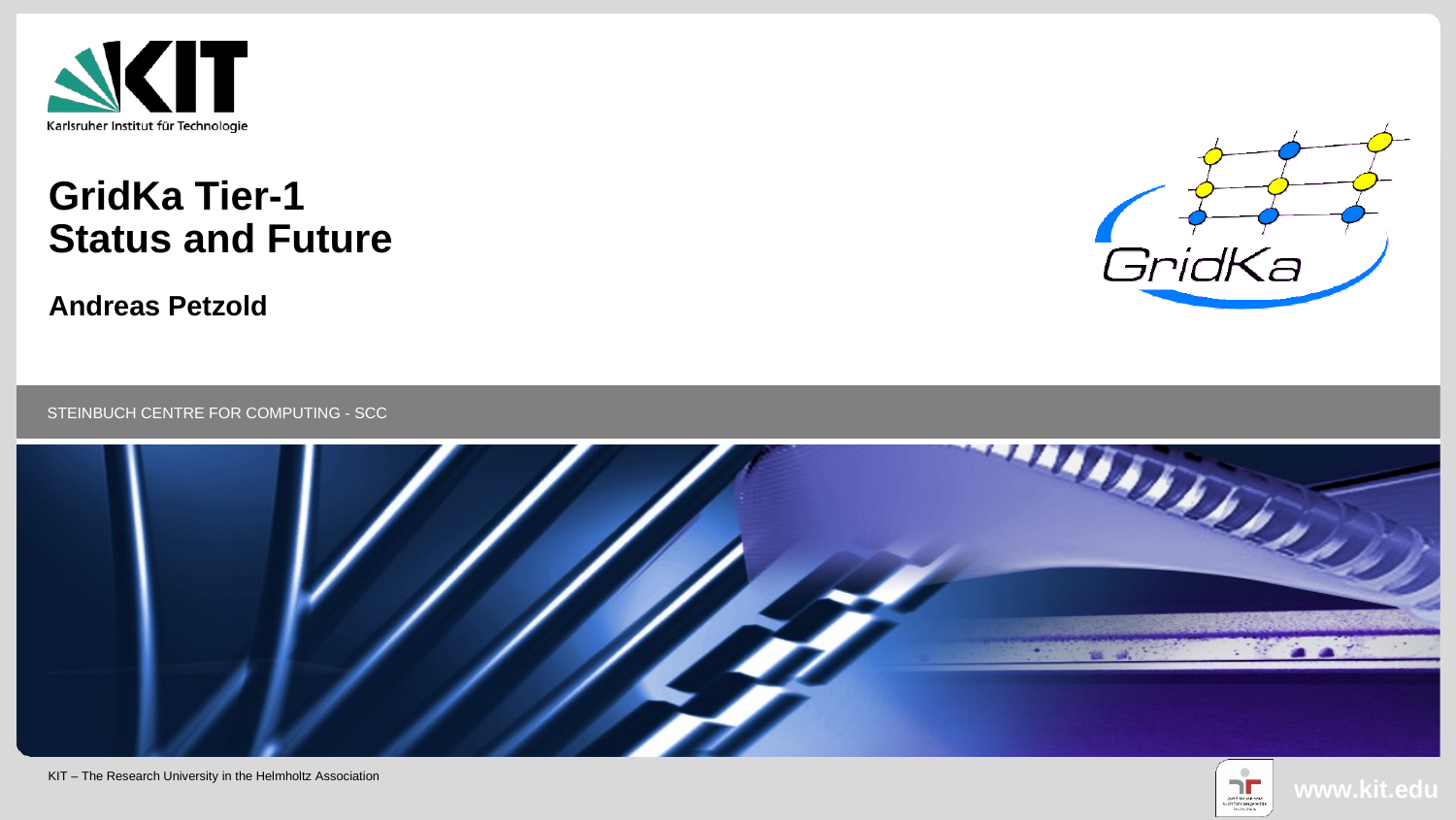#### **Today**

we have come a long way since 2001







### Helmholtz Data Federation

July 1, 2001

Requirements for a **Regional Data and Computing Centre** in Germany (RDCCG)

> Peter Malzacher, GSI, ALICE Andres Sandoval, GSI, ALICE Lutz Köpke, Universität Mainz, ATLAS Alois Putzer, Universität Heidelberg, ATLAS Dankfried Lanske, RWTH Aachen, CMS Günter Quast, Universität Karlsruhe, CMS Volker Lindenstruth, Universität Heidelberg, LHCb Michael Schmelling, MPI Heidelberg, LHCb

Marcel Kunze, Universität Bochum, BABAR Klaus R. Schubert, TU Dresden, BARAR Thomas Miller, Universität Karlsruhe, CDF Lars Schmitt, TU München, COMPASS Peter Mättig, Universität Wuppertal, DO

Peter Braun-Munzinger, GSI, for KHK<br>Rolf Heuer, Universität Hamburg, for KET Rainer Mankel, DESY, for DESY

#### Abstract

A Regional Data and Computing Centre in Germany (RDCCG) is proposed by the German Particle and Nuclear Physics Community. The steps towards the production phase are described, including hardware requirements, expected manpower support from the experiments, deliverables, and milestones. A proposal is made for the management structure of this centre



First 70TB for **GridKa** 



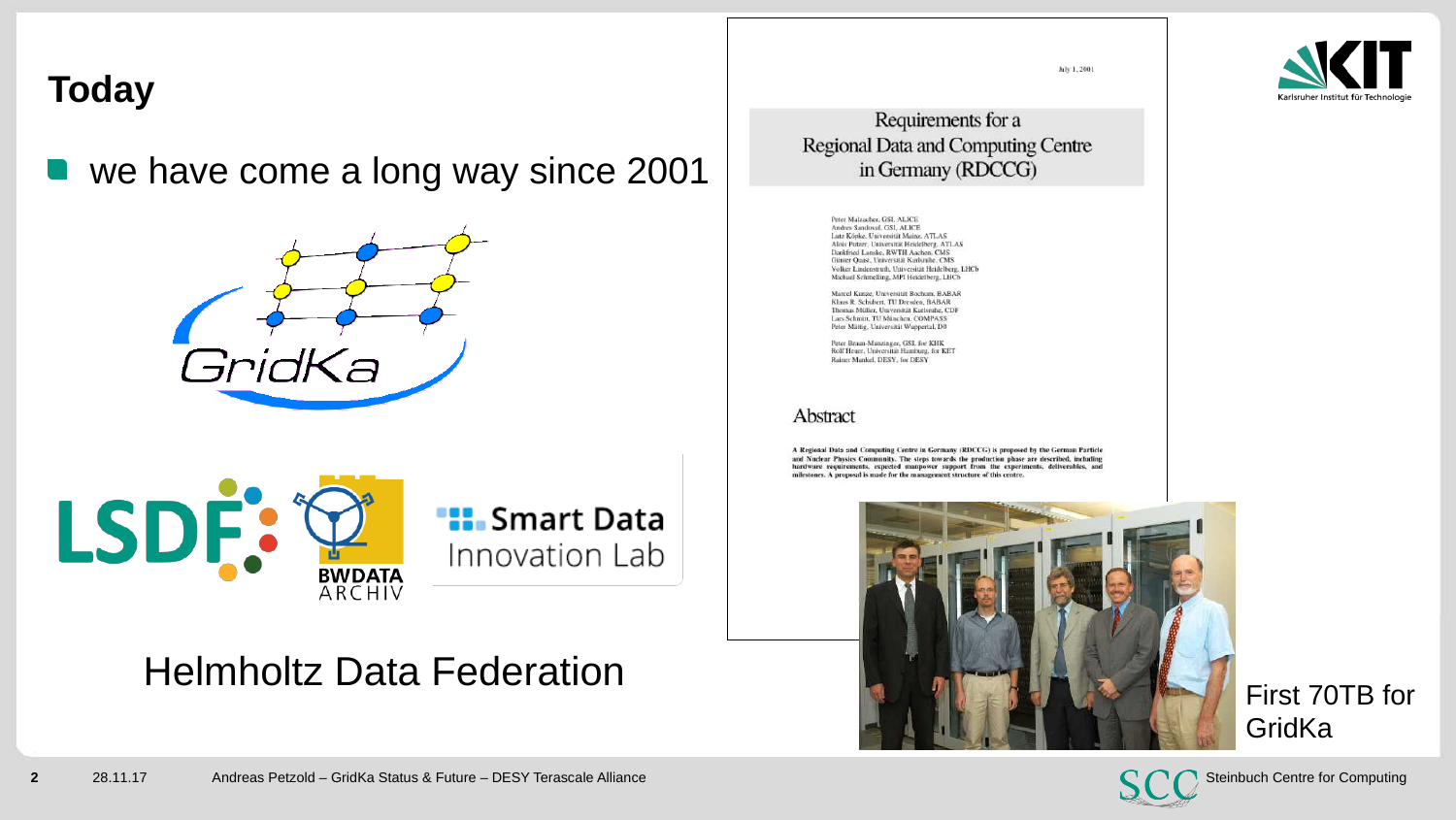

#### **Users**

GridKa: particle and astro-particle physics



**LSDF: systems biology, climatology, synchrotron radiation ...** 





Human Brain Project

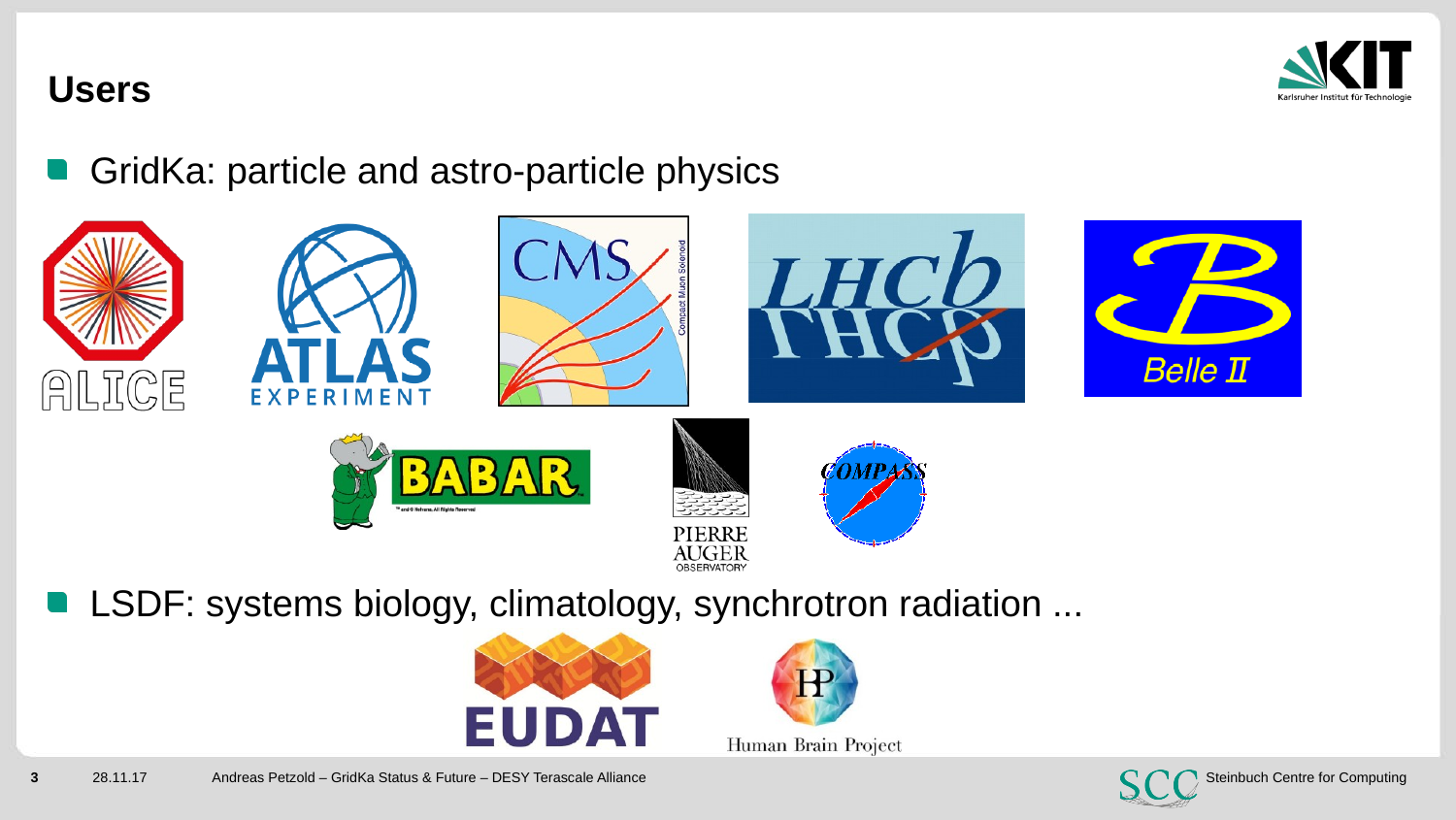

#### **GridKa Team**

- $\blacksquare$  ~20 people for hardware, services, batch system, online storage, offline storage, network, experiment contacts
- many are active in GridKa and other projects
- evolution towards integrated service teams
	- online storage team responsible for online storage in GridKa/LSDF/SDIL/...
- offline storage team responsible for tape storage for GridKa/LSDF/bwDataArchive/...
- activities in HEPiX/WLCG/EU projects
	- **CPU benchmarking**
	- AAI activities in AARC, Indigo
	- **HNSciCloud**

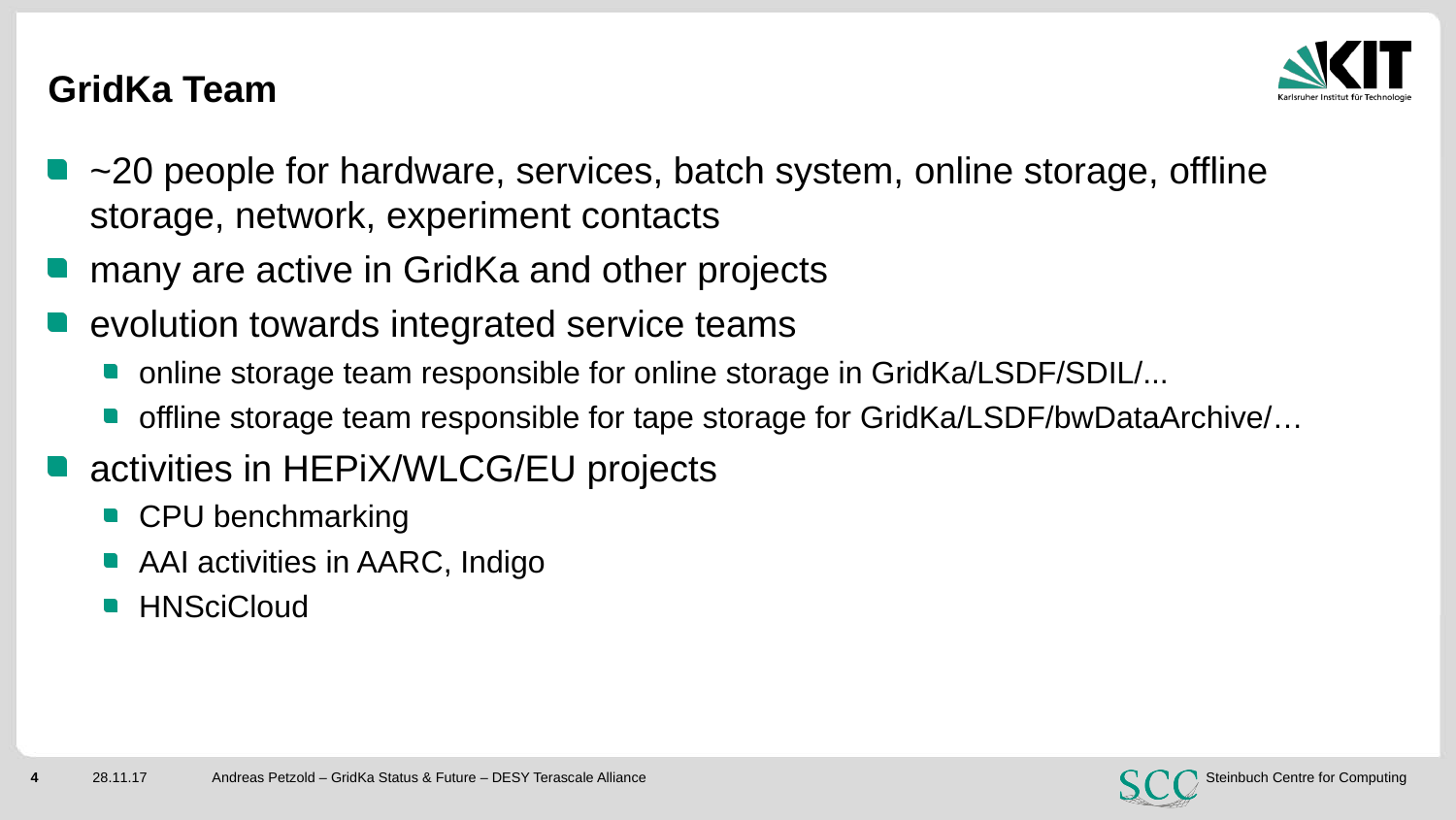

#### **GridKa Resources – CPU**

- **HTCondor**
- 850 WNs, ~24k job slots, 320kHS06
- today all WNs still on premise
- KIT CMS group runs jobs at Freiburg
	- >10k slots during testing last year
- **EXTINSTITUTS-, FANSCICLOUD** 
	- KIT is testing dynamic cloud extension on 3 clouds
	- next phase starting in 2018 will provide production quality resources on 2 clouds





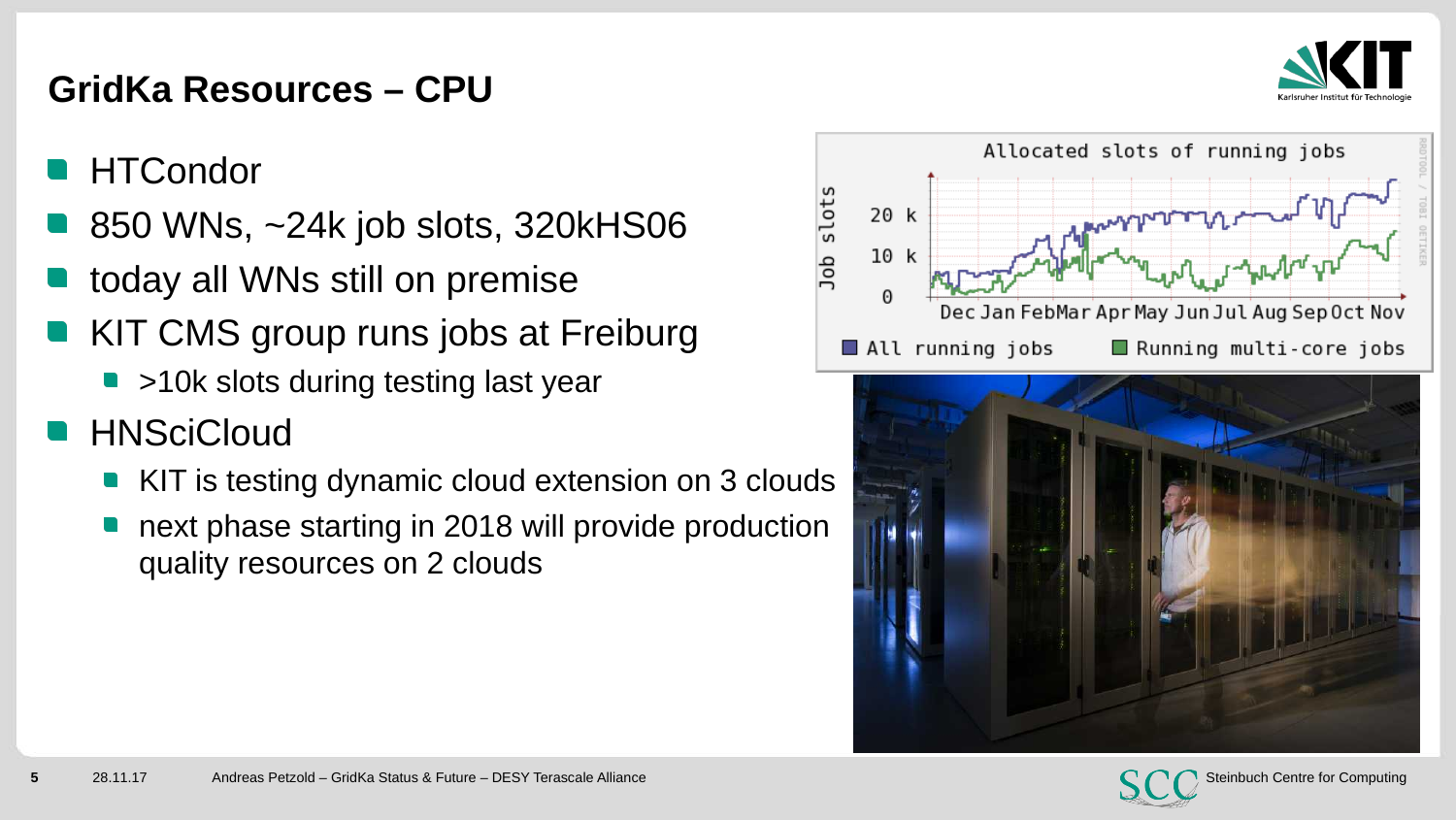## **GridKa Resources – Disk**





- new storage installation started in 2016
	- **13.5PB old storage systems are being retired**
- GPFS software defined storage layer
	- used for almost everything @GridKa&LSDF
- **21PB** used in file systems @GridKa
- 44PB installed since last week for GridKa+LSDF
- dCache/xrootd/NFS/S3 on GPFS
	- future dCache with shared file system support for pools?
	- CMS T3 will serve as testing ground for new possibilities: SRM-less, GPFS on WNs…
- Exploring cloud storage integration in HNSciCloud





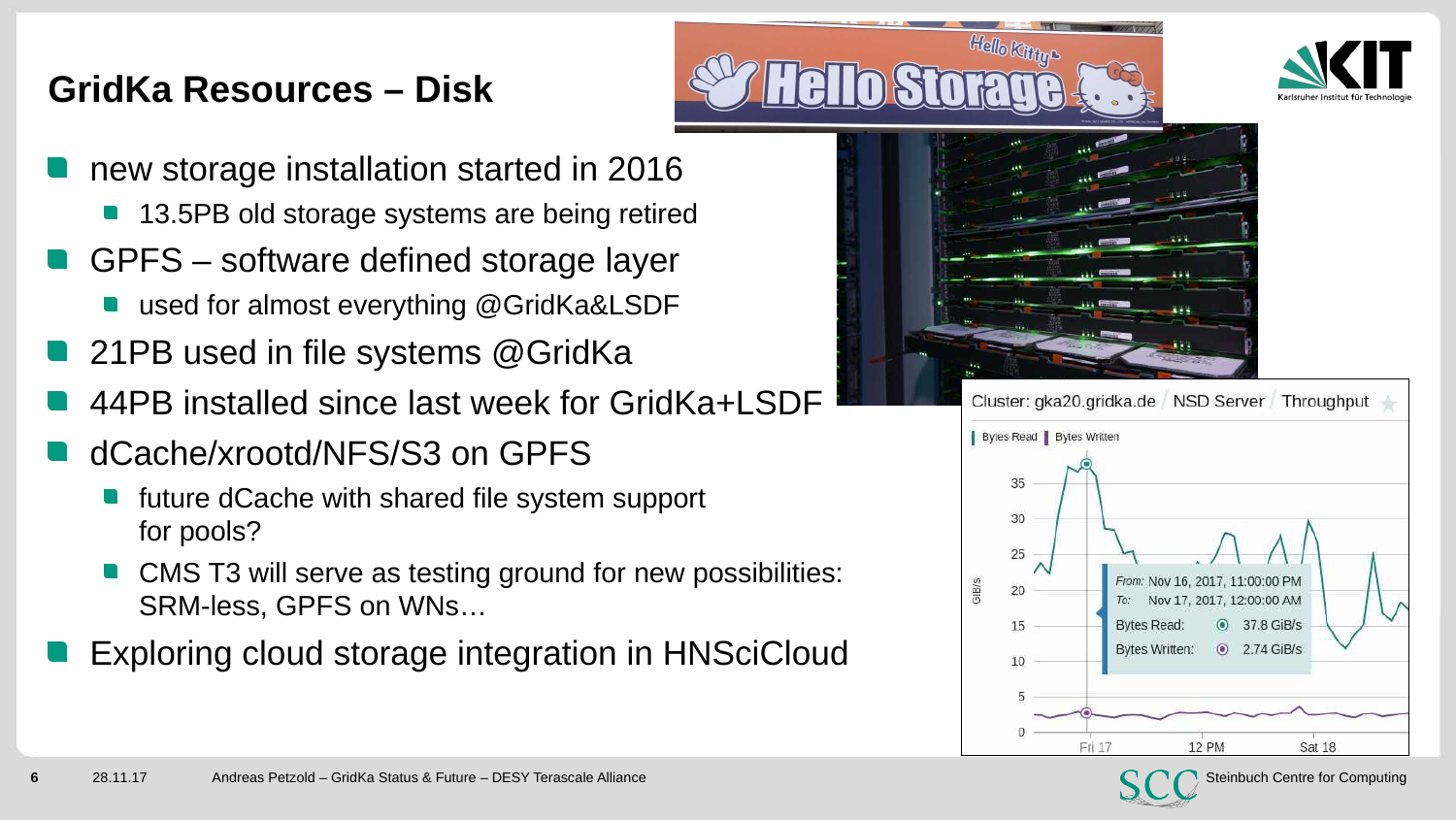### **GridKa Resources – Tape**

- Switch to enterprise technology great success
	- much improved performance
	- continuing investments in enterprise drives and media
- 35PB LHC data on tape
- TSM current capacity 85PB (T10K-D technology)
- **drives: 17 T10K-C, 12 T10K-D, more to be purchased**
- HPSS migration planned (GridKa&LSDF&others)
	- future proof system for capacity and performance
	- big effort to migrate data and dCache/xrootd interface
	- 3 libraries at KIT Campus North (255PB T10K-D)
- BelleII will start using GridKa tape from 2020





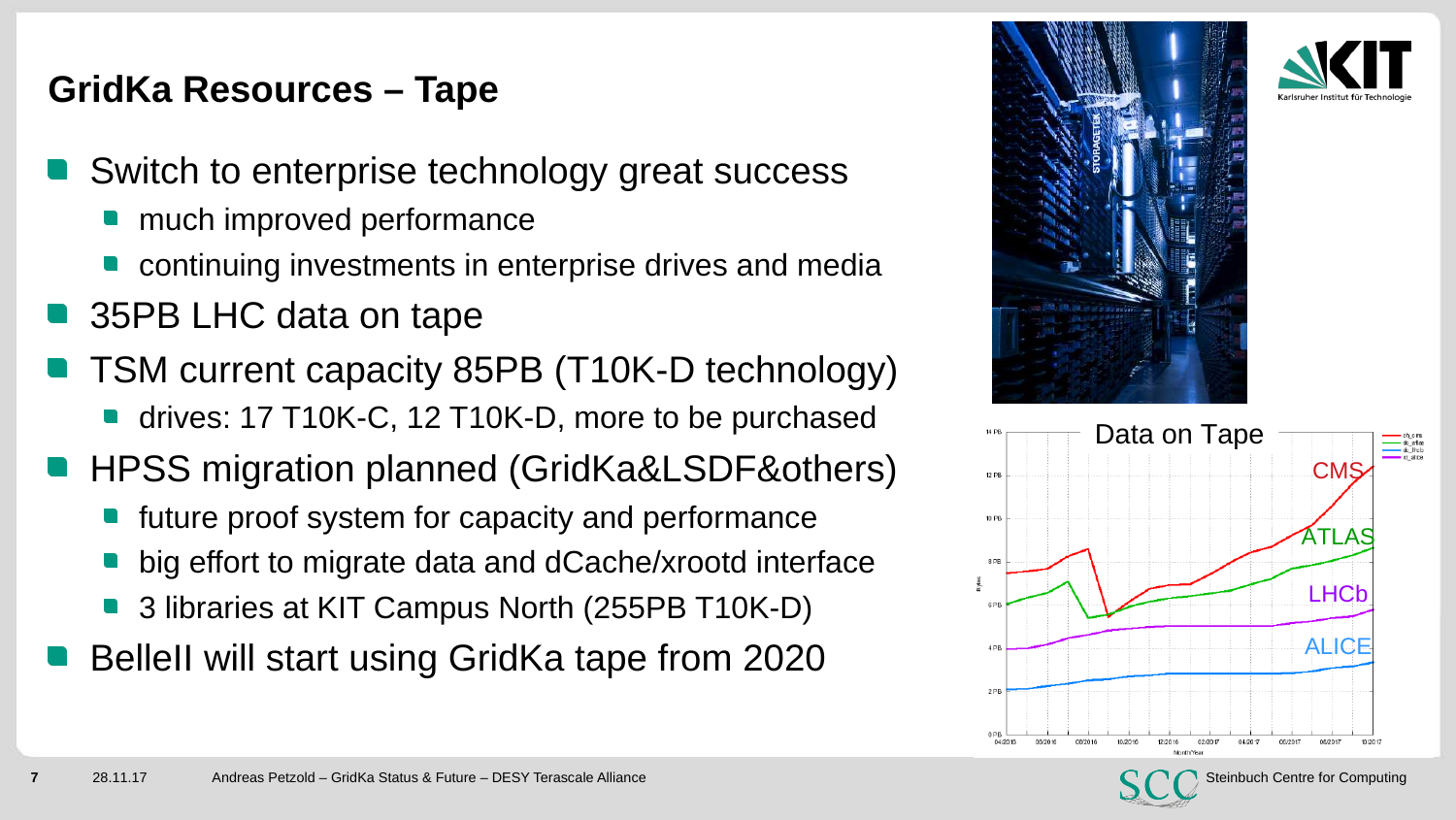#### **Network**

## LAN

- 4 fabric routers, 80-200Gb/s interconnect
- file servers: 40Gb/s to TOR switches  $\blacksquare$
- TOR switches: 400Gb/s to fabric routers
- WNs: 10Gb/s to fabric extenders, 20/40/80Gb/s rack uplink

#### INSTITUTS-, FAKULTÄTS-, ABTEILUNGSNAME (in der Masteransicht ändern) (in der Masteransicht ändern) (in der Mas<br>Instituts- in der Masteransicht ändern) (in der Masteransicht ändern) (in der Masteransicht ändern) (in der Ma WAN

- $\mathcal{L}(\mathcal{A})$ 2 border routers
- dedicated 20Gb/s to CERN, next year 100+20Gbit/s
- 100Gb/s to X-WIN/LHCOPN/LHCONE, 2x100Gb/s planned
- connections to cloud providers via DFN
- GridKa network is prepared for increasing throughput required by remote data access from existing centers and clouds







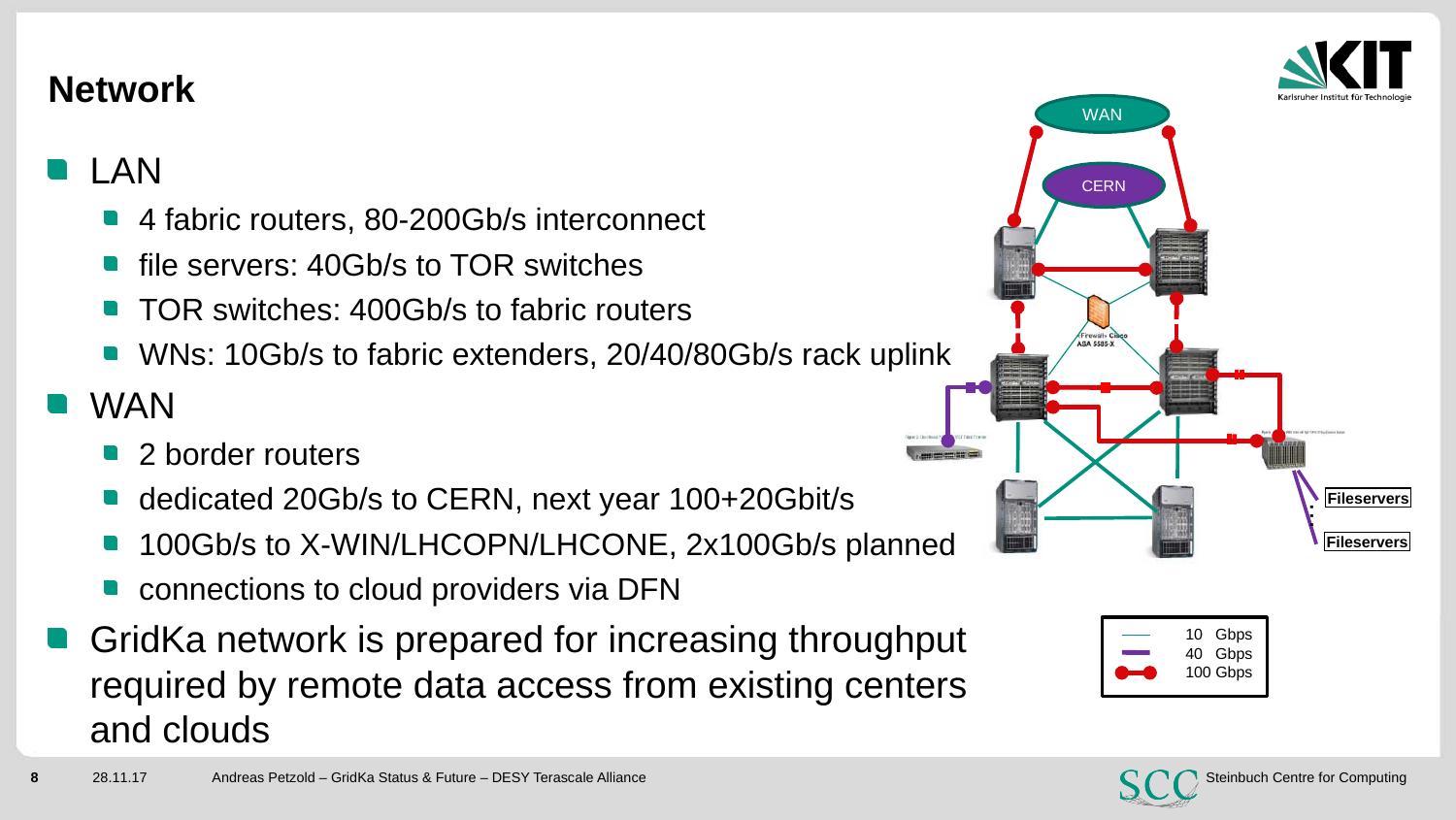## **Towards Run-3 and HL-LHC**

- expect increasing WAN bandwidth
	- 100Gb/s, planned 200Gb/s for LHCONE/OPN/X-WIN
- expect increasing peak loads on storage and greatly increasing capacity requirements
	- large investments in tape as cheap high latency storage
	- GPFS ideal for exploring tiered storage solutions
- **n** transparent cloud integration
- expect increasing peak requirements for CPU resources
	- **cloud bursting capability with HTCondor&ROCED**
- sustainable operations
	- KIT power&cooling plant provides inexpensive cooling for GridKa
- KIT future strategy: focus on energy, mobility, information
	- GridKa is treated as information infrastructure and has full support of KIT president and VPs